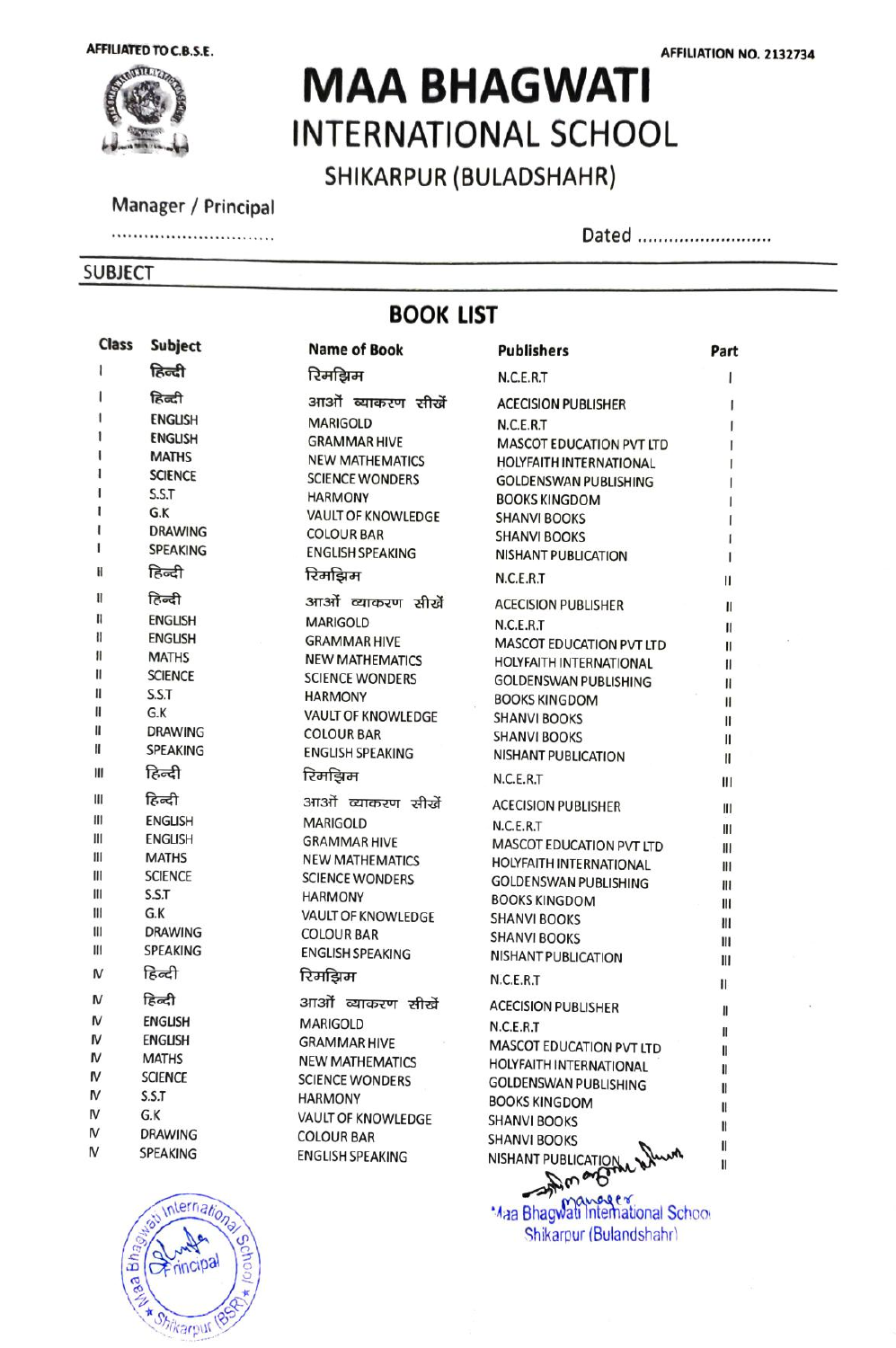AFFILIATED TO C.B.S.E.



# MAA BHAGWATI INTERNATIONAL SCHOOL SHIKARPUR (BULADSHAHR)

Manager/Principal Dated \*\*\*\*

#### SUBJECT

Dated ...........................

## BOOK LIST

| Class        | Subject                 | <b>Name of Book</b>        | <b>Publishers</b>                                          | Part   |
|--------------|-------------------------|----------------------------|------------------------------------------------------------|--------|
| V            | हिन्दी                  | रिमझिम                     | N.C.E.R.T                                                  | V      |
| V            | हिन्दी                  | आओं व्याकरण सीखें          | <b>ACECISION PUBLISHER</b>                                 |        |
| $\mathsf{v}$ | <b>ENGLISH</b>          | <b>MARIGOLD</b>            | N.C.E.R.T                                                  | V      |
| V            | <b>ENGLISH</b>          | <b>GRAMMAR HIVE</b>        |                                                            | V      |
| V            | <b>MATHS</b>            | <b>NEW MATHEMATICS</b>     | MASCOT EDUCATION PVT LTD<br><b>HOLYFAITH INTERNATIONAL</b> | V      |
| V            | <b>SCIENCE</b>          | <b>SCIENCE WONDERS</b>     | <b>GOLDENSWAN PUBLISHING</b>                               | V      |
| $\mathsf{V}$ | S.S.T                   | <b>HARMONY</b>             | <b>BOOKS KINGDOM</b>                                       | V      |
| V            | G.K                     | <b>VAULT OF KNOWLEDGE</b>  | <b>SHANVI BOOKS</b>                                        | V.     |
| $\mathsf{V}$ | <b>DRAWING</b>          | <b>COLOUR BAR</b>          | <b>SHANVI BOOKS</b>                                        | V<br>V |
| V            | <b>SPEAKING</b>         | <b>ENGLISH SPEAKING</b>    | <b>NISHANT PUBLICATION</b>                                 | V      |
| M            | हिन्दी                  | वसंत                       | N.C.E.R.T                                                  | VI     |
| N            | हिन्दी                  | हिन्दी व्याकरण रचना        | <b>MASCOT EDUCATION</b>                                    | VI     |
| N            | <b>ENGLISH</b>          | <b>HONEYSUCKLE</b>         | N.C.E.R.T                                                  | VI     |
| м            | <b>ENGLISH</b>          | A PACT WITH THE SUN        | N.C.E.R.T                                                  | VI     |
| N            | <b>ENGLISH</b>          | <b>GRAMMAR HIVE</b>        | MASCOT EDUCATION PVT LTD                                   | VI     |
| N            | <b>MATHS</b>            | <b>NEW MATHEMATICS</b>     | <b>HOLYFAITH INTERNATIONAL</b>                             | VI     |
| <b>VI</b>    | <b>SCIENCE</b>          | <b>JUNIOR SCIENTIST</b>    | <b>SHAMROCK KIDS</b>                                       | VI     |
| M            | S.S.T                   | <b>HARMONY</b>             | <b>BOOKS KINGDOM</b>                                       | VI     |
| N            | G.K                     | <b>VOULTS OF KNOWLEDGE</b> | <b>SHANVI BOOKS</b>                                        | VI     |
| N<br>N       | <b>COMPUTER</b>         | <b>COMPUTERS</b>           | HOLYFAITH INTERNATIONAL                                    | Ν      |
| N            | <b>SANSKRIT</b>         | <b>RICHIRA</b>             | N.C.E.R.T                                                  | N      |
| N            | <b>MATH MANUAL</b>      | LAB MANUAL                 | <b>BALSAM BOOKS</b>                                        | M      |
| M            | <b>SCIENCE MANUAL</b>   | LAB MANUAL                 | <b>BALSAM BOOKS</b>                                        | VI     |
|              | <b>SPEAKING</b>         | <b>ENGLISH SPEAKING</b>    | <b>NISHANT PUBLICATION</b>                                 | VI     |
| VII          | हिन्दी                  | वसंत                       | N.C.E.R.T                                                  | VII    |
| VII          | हिन्दी                  | हिन्दी व्याकरण रचना        | <b>MASCOT EDUCATION</b>                                    | VII    |
| VII          | <b>ENGLISH</b>          | <b>HONEYSUCKLE</b>         | N.C.E.R.T                                                  | VII    |
| VII          | <b>ENGLISH</b>          | A PACT WITH THE SUN        | N.C.E.R.T                                                  | VII    |
| VII<br>VII   | <b>ENGLISH</b>          | <b>GRAMMAR HIVE</b>        | MASCOT EDUCATION PVT LTD                                   | VII    |
| VII          | <b>MATHS</b>            | <b>NEW MATHEMATICS</b>     | <b>HOLYFAITH INTERNATIONAL</b>                             | VII    |
| VII          | <b>SCIENCE</b><br>S.S.T | <b>JUNIOR SCIENTIST</b>    | SHAMROCK KIDS                                              | VII    |
| VII          | G.K                     | <b>HARMONY</b>             | <b>BOOKS KINGDOM</b>                                       | VII    |
| VII          | <b>COMPUTER</b>         | <b>VOULTS OF KNOWLEDGE</b> | <b>SHANVI BOOKS</b>                                        | VII    |
| VII          | <b>SANSKRIT</b>         | <b>COMPUTERS</b>           | HOLYFAITH INTERNATIONAL                                    | VII    |
| VII          | <b>MATH MANUAL</b>      | <b>RICHIRA</b>             | N.C.E.R.T                                                  | VII    |
| VII          | <b>SCIENCE MANUAL</b>   | LAB MANUAL                 | <b>BALSAM BOOKS</b>                                        | VII    |
| VII          | <b>SPEAKING</b>         | LAB MANUAL                 | <b>BALSAM BOOKS</b>                                        | VII    |
|              |                         | <b>ENGLISH SPEAKING</b>    | NISHANT PUBLICATION                                        | VII    |



**Aaa Bhagwati International School** Shikarpur (Bulandshahr)

### AFFILIATION NO. 2132734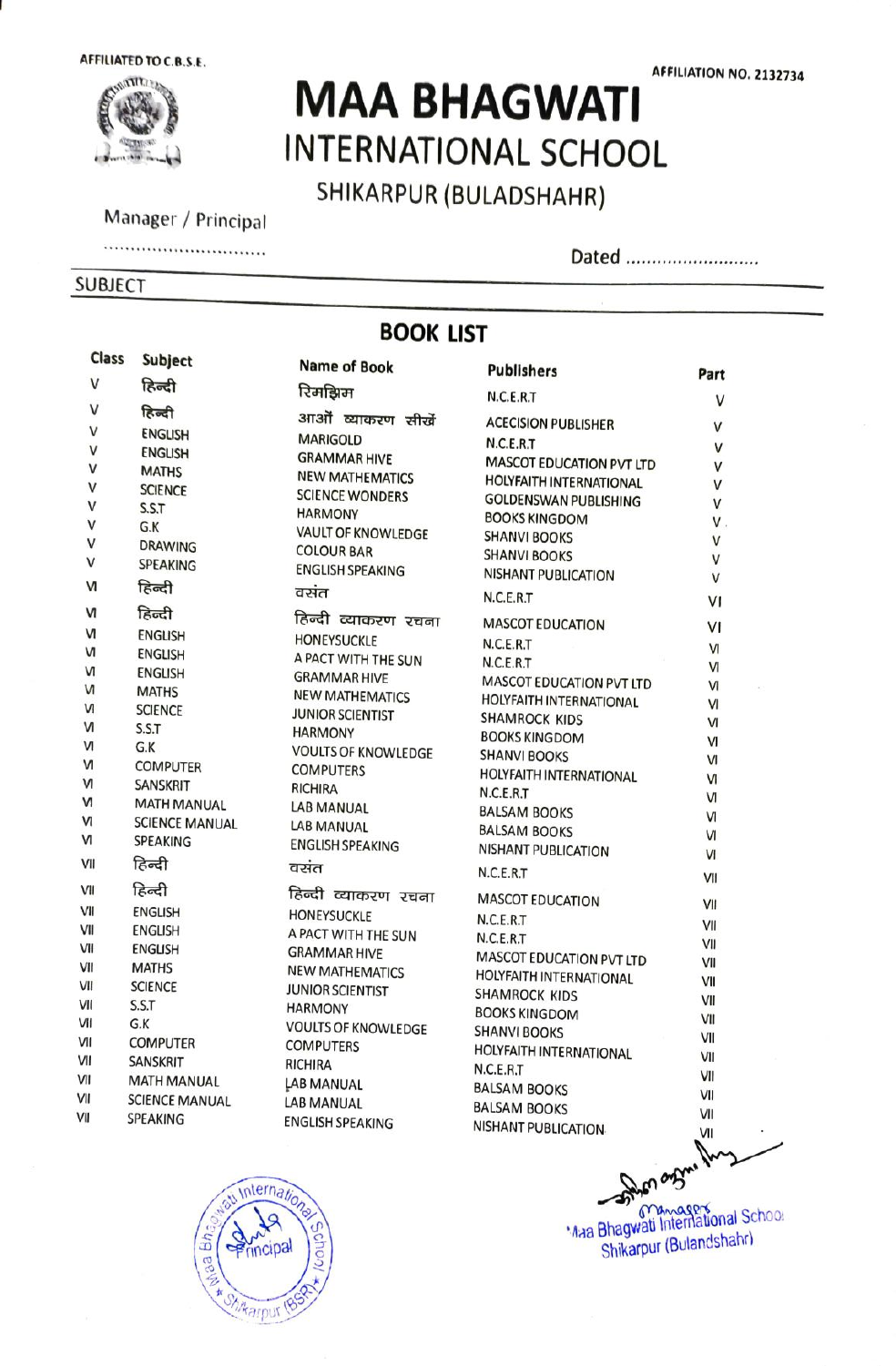

# **TERNAL MAA BHAGWATI** INTERNATIONAL SCHOOL

SHIKARPUR (BULADSHAHR)

#### Manager / Principal

#### .............................

#### SUBJECT

Dated ...........................

## BOOK LIST

| Class | Subject               | <b>Name of Book</b>        | <b>Publishers</b>               | Part               |
|-------|-----------------------|----------------------------|---------------------------------|--------------------|
| VIII  | हिन्दी                | वसंत                       | N.C.E.R.T                       | VIII               |
| VIII  | हिन्दी                | हिन्दी व्याकरण रचना        | <b>MASCOT EDUCATION</b>         | VIII               |
| VIII  | <b>ENGLISH</b>        | <b>HONEYSUCKLE</b>         | N.C.E.R.T                       | VIII               |
| VIII  | <b>ENGLISH</b>        | A PACT WITH THE SUN        | N.C.E.R.T                       | VIII               |
| VIII  | <b>ENGLISH</b>        | <b>GRAMMAR HIVE</b>        | MASCOT EDUCATION PVT LTD        | VIII               |
| VIII  | <b>MATHS</b>          | <b>NEW MATHEMATICS</b>     | HOLYFAITH INTERNATIONAL         | VIII               |
| VIII  | <b>SCIENCE</b>        | <b>JUNIOR SCIENTIST</b>    | <b>SHAMROCK KIDS</b>            | VIII               |
| VIII  | S.S.T                 | <b>HARMONY</b>             | <b>BOOKS KINGDOM</b>            | VIII               |
| VIII  | G.K                   | <b>VOULTS OF KNOWLEDGE</b> | <b>SHANVI BOOKS</b>             | VIII               |
| VIII  | <b>COMPUTER</b>       | <b>COMPUTERS</b>           | HOLYFAITH INTERNATIONAL         | VIII               |
| VIII  | <b>SANSKRIT</b>       | <b>RICHIRA</b>             | N.C.E.R.T                       | VIII               |
| VIII  | <b>MATH MANUAL</b>    | <b>LAB MANUAL</b>          | <b>BALSAM BOOKS</b>             | VIII               |
| VIII  | <b>SCIENCE MANUAL</b> | <b>LAB MANUAL</b>          | <b>BALSAM BOOKS</b>             | VIII               |
| VIII  | <b>SPEAKING</b>       | <b>ENGLISH SPEAKING</b>    | <b>NISHANT PUBLICATION</b>      | VIII               |
| IX    | हिन्दी                | रम्पर्श                    | N.C.E.R.T                       | IX                 |
| IX    | हिन्दी                | संचयन                      | N.C.E.R.T                       | .1X                |
| IX    | <b>ENGLISH</b>        | <b>FIRST FLIGHT</b>        | N.C.E.R.T                       | IX                 |
| IX    | <b>ENGLISH</b>        | FOOT PRINT WITH OUT FEET   | N.C.E.R.T                       | IX                 |
| IX    | <b>MATHS</b>          | <b>MATHS</b>               | <b>R.S AGRAWAL</b>              | IX                 |
| IX    | <b>SCIENCE</b>        | <b>CHEMISTRY</b>           | <b>S.CHAND</b>                  | IX                 |
| IX    | <b>SCIENCE</b>        | <b>PHYSICS</b>             | S.CHAND                         | IX                 |
| IX    | <b>SCIENCE</b>        | <b>BIOLOGY</b>             | S.CHAND                         | IX                 |
| IX    | S.S.T                 | <b>CONTEMPORARY INDIA</b>  | N.C.E.R.T                       | IX                 |
| IX    | S.S.T                 | <b>HISTORY</b>             | N.C.E.R.T                       | IX                 |
| IX    | S.S.T                 | POLITICAL SCIENCE          | N.C.E.R.T                       | IX                 |
| IX    | S.S.T                 | <b>ECONOMICS</b>           | N.C.E.R.T                       | IX                 |
| IX    | <b>COMPUTER</b>       | <b>CLICK TO LEARN</b>      | G. RAM BOOKS                    | IX                 |
| Χ     | हिन्दी                | रम्पर्श                    | N.C.E.R.T                       | X                  |
| Χ     | हिन्दी                | संचयन                      | N.C.E.R.T                       | X                  |
| X     | <b>ENGLISH</b>        | <b>FIRST FLIGHT</b>        | N.C.E.R.T                       | X                  |
| X     | <b>ENGLISH</b>        | FOOT PRINT WITH OUT FEET   | N.C.E.R.T                       | X                  |
| X     | <b>MATHS</b>          | <b>MATHS</b>               | <b>R.S AGRAWAL</b>              | X                  |
| X     | <b>SCIENCE</b>        | <b>CHEMISTRY</b>           | S.CHAND                         | X                  |
| X     | <b>SCIENCE</b>        | <b>PHYSICS</b>             | S.CHAND                         | X                  |
| X     | <b>SCIENCE</b>        | <b>BIOLOGY</b>             | S.CHAND                         | X                  |
| X     | S.S.T                 | CONTEMPORARY INDIA         | N.C.E.R.T                       | Х                  |
| X     | S.S.T                 | <b>HISTORY</b>             | N.C.E.R.T                       | X                  |
| X     | S.S.T                 | POLITICAL SCIENCE          | N.C.E.R.T                       | X                  |
| X     | S.S.T                 | <b>ECONOMICS</b>           | N.C.E.R.T                       | $\pmb{\mathsf{X}}$ |
| x     | <b>COMPUTER</b>       | <b>CLICK TO LEARN</b>      | <b>G. RAM BOOKS</b><br>Donamily |                    |
|       |                       |                            |                                 |                    |



Maa Bhagwati International School Shikarpur (Bulandshahr)